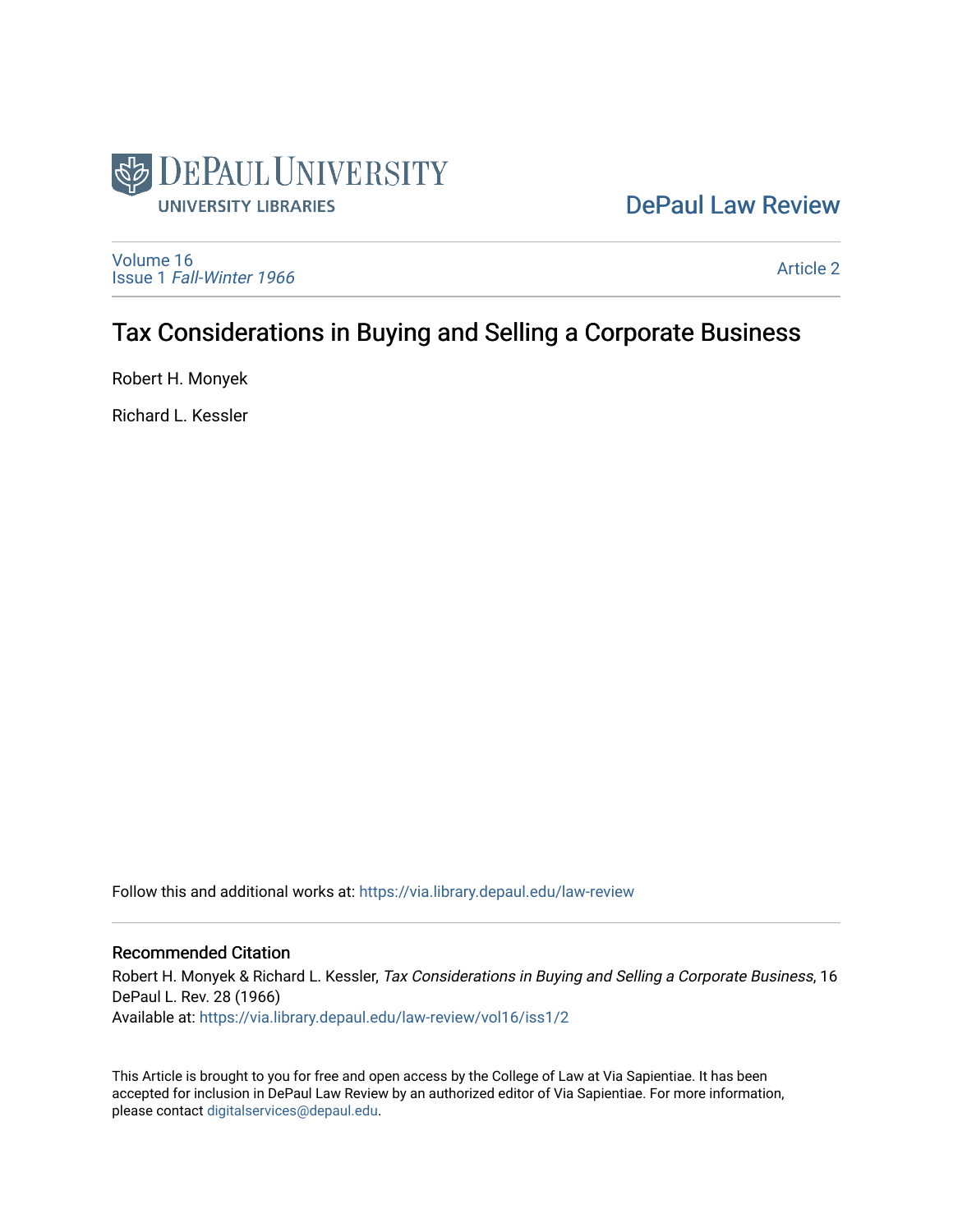## TAX CONSIDERATIONS IN BUYING AND SELLING A CORPORATE BUSINESS

#### ROBERT H. MONYEK<sup>\*</sup> AND RICHARD L. KESSLER<sup>†</sup>

 $T$ ITH the increasing frequency of combining corporate businesses in the United States, every attorney representing corporate clients must ultimately find himself representing one of the parties to a transaction whereby a corporate business changes hands. While the range of problems to be dealt with in such a situation is extremely broad, income tax considerations present one of the most significant opportunities for the attorney to be of great assistance to his client. With careful analysis of the many possible methods whereby the combination can be accomplished, the attorney can determine which approach yields the most favorable tax consequences and, assuming this to be compatible with the relevant business considerations, recommend that this method be employed. As will be seen, until the form to be followed has been established, any agreement between the parties on the purchase price is meaningless, since a disadvantageous tax result may leave your client in a worse position than would have resulted from a less satisfactory price in a more favorable type of transaction. Too often, businessmen reach tentative agreement on price without agreement on the form of the transaction. It is at this point that the attorney's task becomes especially difficult and important, as the tentative agreement on price must frequently yield to a price which is more appropriate in light of the income tax result of the form in which the transaction is eventually cast.

Unfortunately, those types of transactions more beneficial to the buyer's tax position are typically less beneficial to the seller's, and vice versa. It is therefore foolhardy to insist blindly upon the approach

**<sup>\*</sup> MR.** MONYEK *is a lecturer in Taxation at De Paul University College of Law. He received his Juris Doctor,* cum laude, *from De Paul University College of Law.* MR. MONYEK *is a Certified Public Accountant and a Partner in Arthur Young & Company, in charge of the firm's Chicago office Tax Department.*

<sup>-</sup>**MR.** KESSLER *is a Certified Public Accountant associated with the Chicago office of Arthur Young & Company. He received his MAS and LL.B. degrees from the University of Illinois.*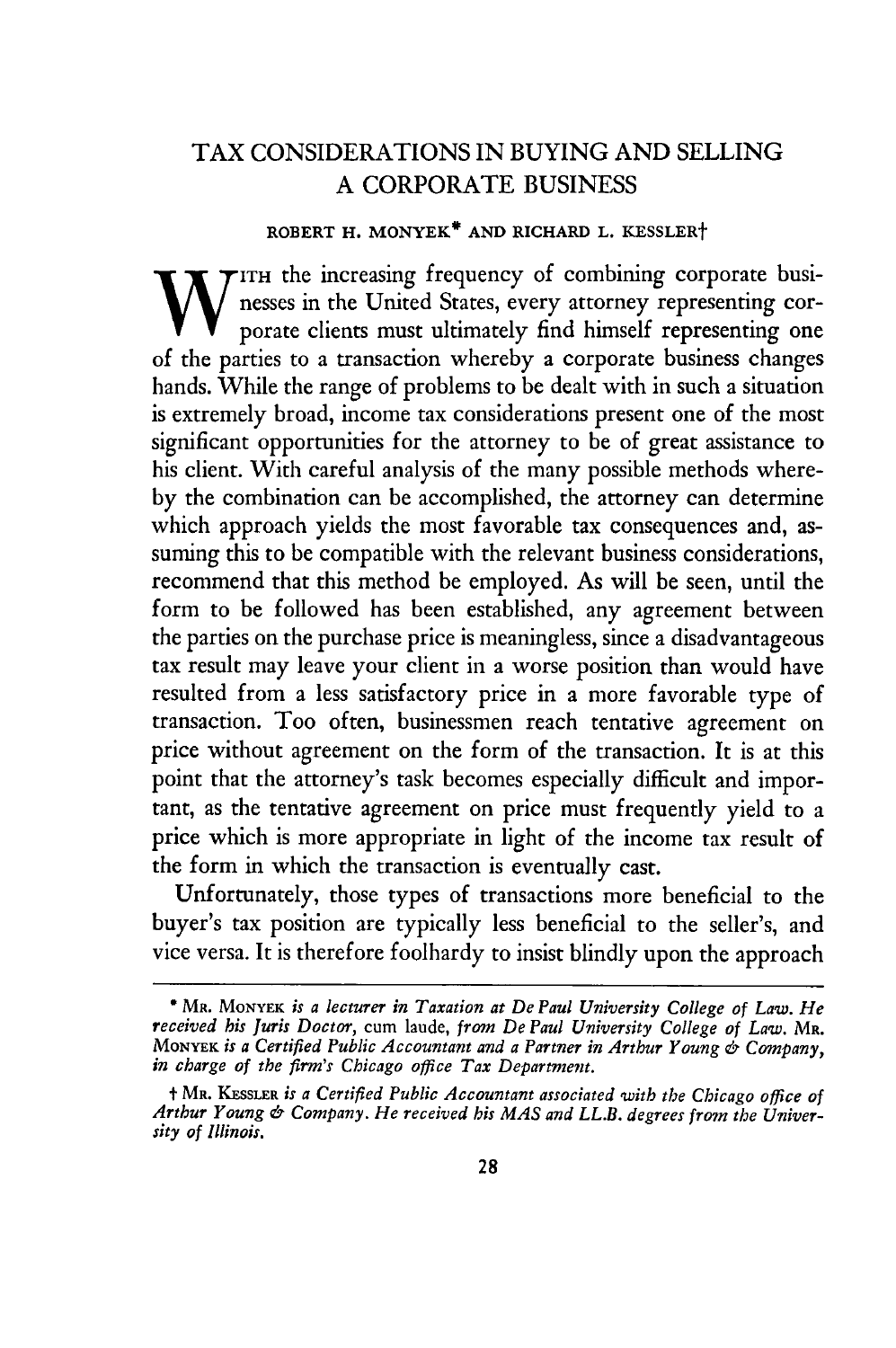most attractive to your client, with no consideration of its effect on the other party, as the tax advantage to your client may be exceeded by the other party's tax disadvantage, with the result that the combined taxes are greater than would have resulted from another form of transaction. Good planning requires that counsel for both parties determine the method resulting in the optimum combined tax result, recommend this format to the principals, and assist them in reaching agreement on a price which will, after taxes, leave each party as close as possible to the position which makes the transaction acceptable.

It is our purpose in this article to describe the possible methods of carrying out a corporate combination, the relative merits and disadvantages of each method to buyer and to seller, and to illustrate the type of situation in which each method could most likely be more attractive than any other. We assume in every case that the purchaser wishes to conduct the business in corporate form, rather than as a partnership or sole proprietorship, as for many reasons, taxes generally included, this is almost always the case. In describing the results of a particular type of transaction, we shall confine our comments to tax considerations. The reader should not infer from the absence of non-tax considerations from this article an indication that they be ignored, since no plan which is not a sensible business transaction should ever be pursued merely for its supposed tax advantage. Since the scope of this article is limited to tax implications and since great importance should be placed on other implications, the reader should also consider these non-tax legal and business implications and evaluate these in connection with the desired tax result.'

While each of the several different types of transactions discussed herein produces a somewhat different combination of tax effects on the buyer and seller, the precise tax considerations affected by the choice of the transactions are few. **If** the importance of each consideration is understood, the format producing the most desirable combined effect on all considerations can easily be determined by reviewing the different possible types of transactions to be discussed in this article.

From the seller's point of view, the tax considerations may include:

**1 For a** checklist **of** non-tax **as** well as tax considerations see *Buyer's and Seller's Points in Sale of Corporate Business: An Outline Checklist,* **N.Y.U. 21sT INsT. oN FED.** TAx, *1065* **(1963).**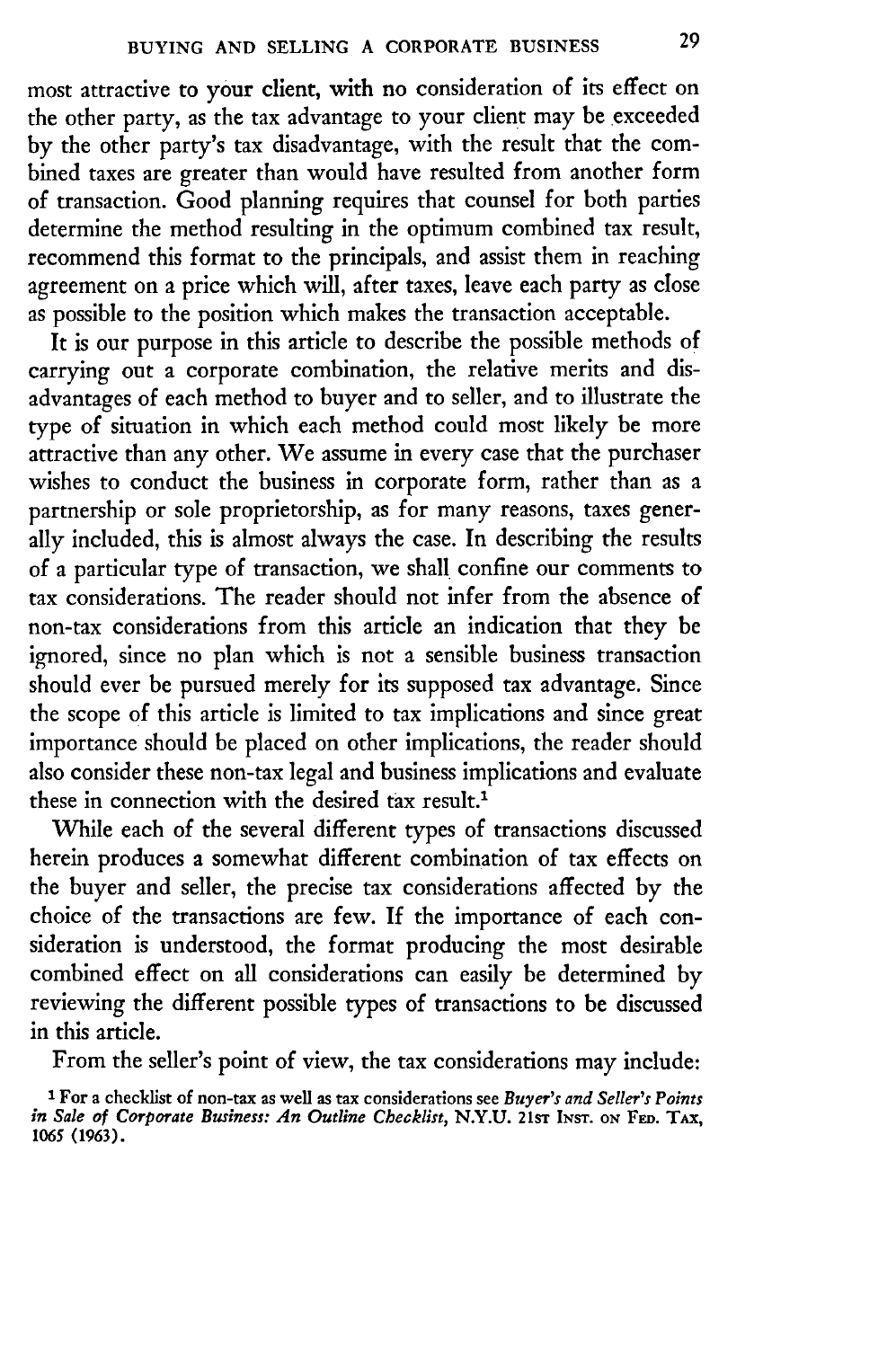- **1. If** stock is sold, will the resulting gain or loss be recognized for tax purposes?
- 2. **If** the transaction takes the **form** of a sale of corporate assets
	- *a)* Will gain or loss be recognized?
	- *b)* Will any portion of the recognized gain **be** ordinary income instead of capital gain?
	- c) Will any portion of investment credit claimed in prior years result in an addition to the tax for the year of sale?
	- *d)* **If** the corporation is subsequently liquidated, will the liquidation result in recognized income or loss to the shareholders?
- **3.** What is the cost basis of any property other than cash received?

The buyer will generally want to consider:

- **1.** If stock is purchased, will a subsequent liquidation of the corporation result in recognized income or loss to the shareholder (the buyer) or the corporation?
	- *a)* Will any portion of that gain be ordinary income?
	- *b)* Will any investment credit previously claimed be added to the tax for the year of liquidation?
- 2. What is the cost basis of assets acquired **by** purchase or upon liquidation of the purchased corporation?
- 3. What is the cost basis of the stock acquired?
- 4. Are net operating losses and other favorable tax characteristics of the seller corporation available to the buyer?

As previously indicated, there are many ways of buying and selling a corporate business and the tax effect varies with each method. In the discussion which follows, we shall explain the tax implications of several different methods of business combinations, including cash purchases of assets or of stock and tax-free reorganizations. If the facts of a given situation are measured against the tax effect of each method, the method producing the most favorable tax result in the case at hand can readily be determined.

## TAXABLE **TRANSACTIONS**

## SHAREHOLDERS **SELL** THEIR STOCK

One of the simplest methods of selling a corporate business would be for the shareholders to sell their stock to the purchasing corporation for cash. The selling shareholders will realize gain or loss<sup>2</sup> to the extent the amount realized exceeds their adjusted basis (normally cost), although they may be able to defer the recognition of gain **by** electing

2 **ITNr.** REV. **CODE oF** 1954, § **1001. 3 INT. REV. CODE OF 1954, S 1012.**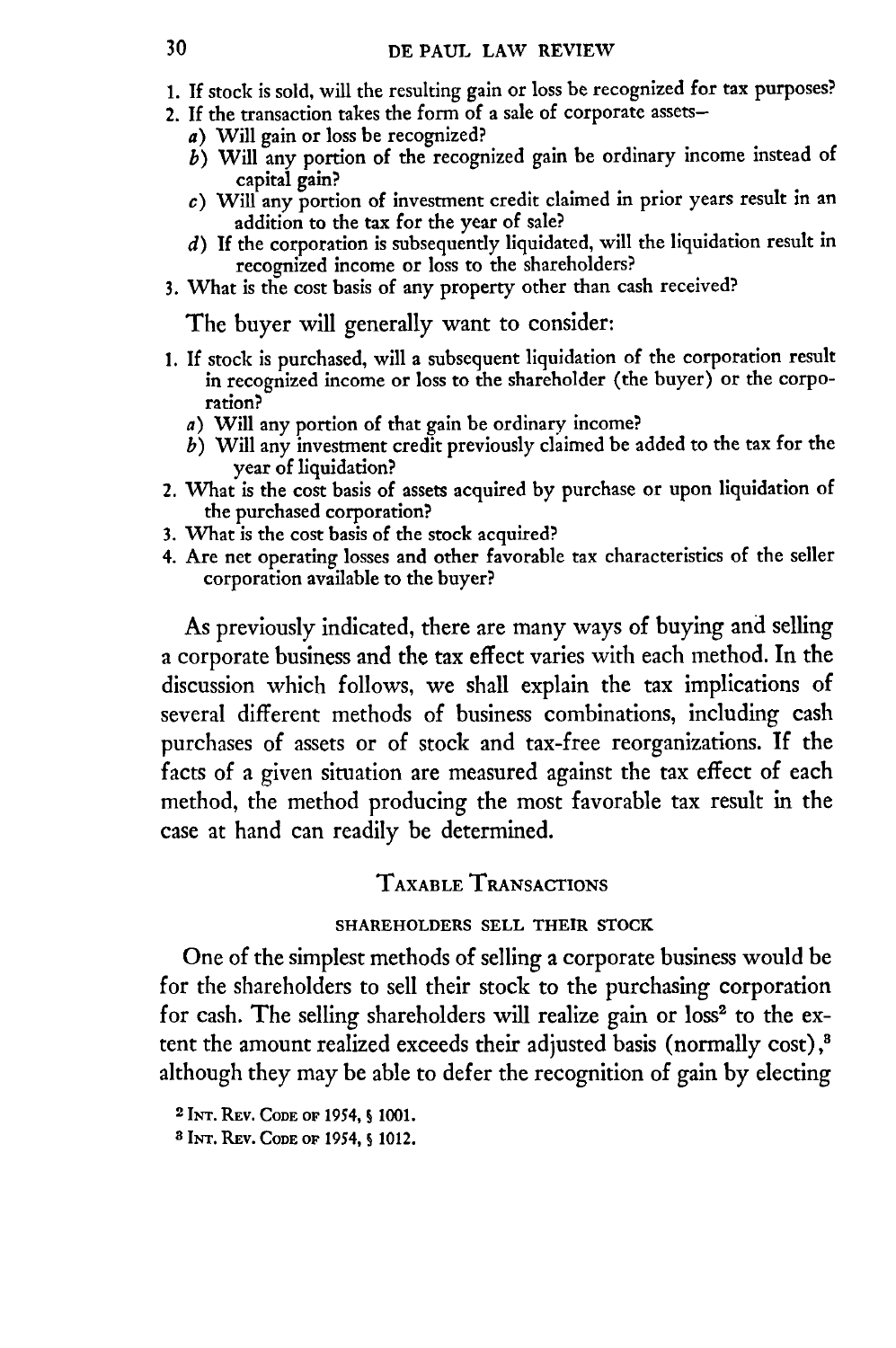to report the gain on the installment basis where proceeds in the year of sale do not exceed 30% of the selling price.

Since the corporation remains in existence exactly as before, no corporate tax can be created by the transaction.

The buyer may favor acquisition of stock where there are favorable tax attributes, such as net operating loss carryovers, in the corporation being acquired since these generally may be availed of by the buyer after the acquisition.<sup>8</sup> It may also be advantageous when the corporation has primarily high-basis low-value assets, since the basis remains unchanged, thereby ordinarily allowing greater depreciation deductions than would be possible if assets were purchased. If the reverse is true, and the corporation has high-value low-basis assets, an acquisition of stock would thus appear to be disadvantageous; however, as explained below, if the acquiring corporation obtains at least 80% of the stock of the selling corporation, it can generally establish a new basis for the assets, equal to their values, by meeting certain conditions of the Internal Revenue Code.6

## *Two-Year Liquidation*

This new basis for the assets can be achieved by liquidating the acquired corporation pursuant to a plan of liquidation adopted within two years following the purchase<sup>7</sup> of 80% of the stock, by reason of an Internal Revenue Code provision.<sup>8</sup> The effect of this provision is to treat the purchase of stock followed by a liquidation almost as if the transaction had been a purchase of assets in the first instance. This is accomplished by allocating to the assets, in proportion to their fair market values, the price paid by the acquiring corporation for the stock,<sup>9</sup> adjusted for transactions between the date of acquisition and the date of liquidation. 10 In a case where the stock is pur-

**<sup>4</sup>**Irrr. **REv. CODE OF** 1954, **§** 453 **(b).**

**5** This is subject to the limitations of the INr. REv. CODE **OF** 1954, **5§** 269, 382, described herein.

**6** Liquidation under **INr.** REv. **CODE OF** 1954, **S** 332, with basis determined under **rr.** REv. **CoDE OF** 1954, **§** 334(b) (2).

**7 TNr. REv. CODE OF 1954, S** 334(b) (3), defines "purchased" which is generally considered to be any acquisition from an unrelated party in a taxable transaction.

*<sup>8</sup> Supra* note 6. **9** Treas. Reg. **5** 1.334-1(c) (4) (vi) **(b)** (1958).

**10** These adjustments are enumerated in Treas. Reg. **S** 1.334-1(c) (4) (v) (1958) and provide that the stock must be increased by earnings and unsecured liabilities assumed by the parent and decreased by losses and distributions between the date the **80%** ownership was acquired and the date of the last distribution in liquidation.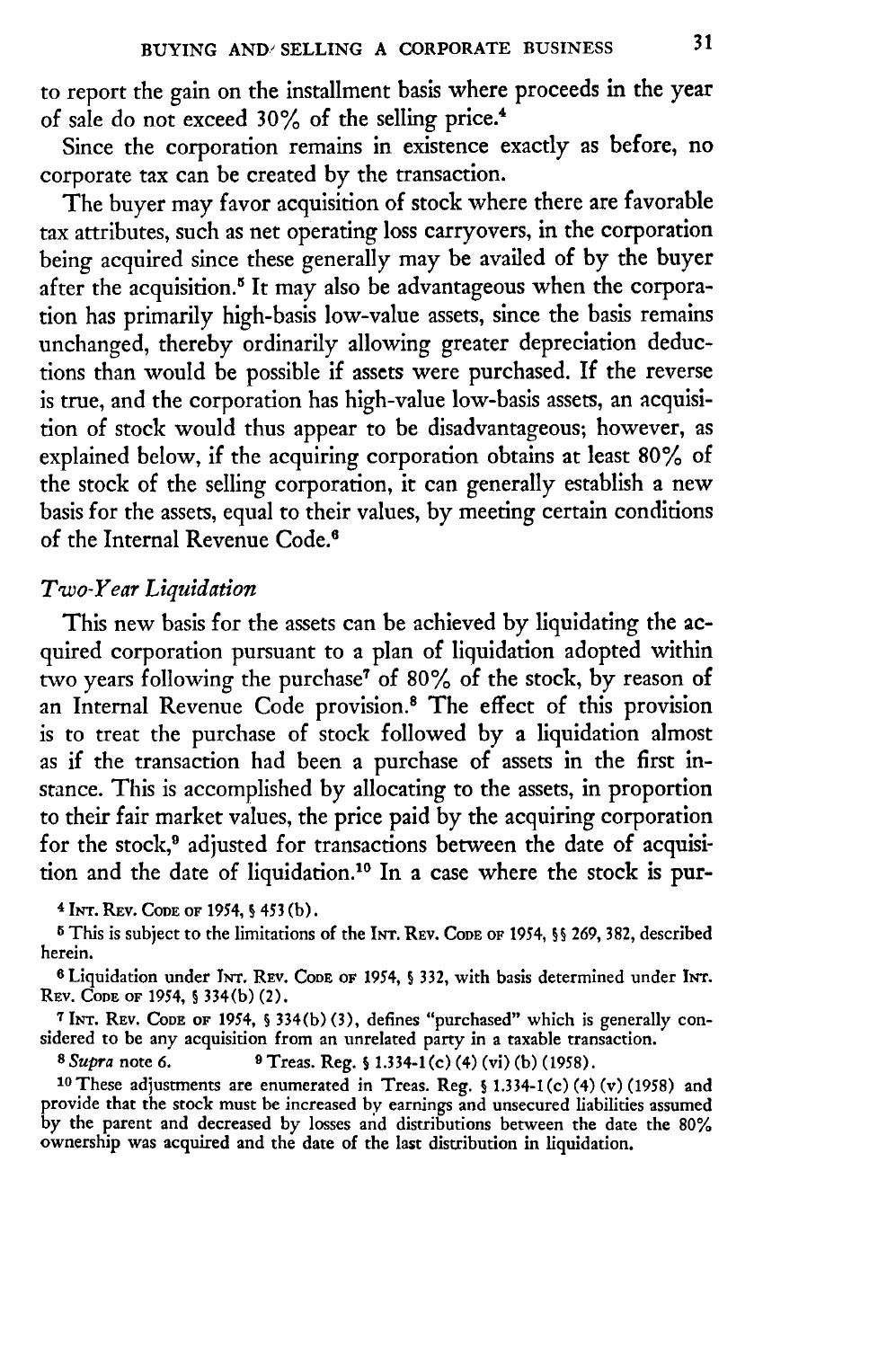chased at a price in excess of the net basis of the corporation's assets, this will generally bring about greater depreciation deductions in **fu**ture years than would have been allowable if the acquired corporation had remained in existence. Counsel must therefore ascertain whether the facts of the case at hand are such that it would be beneficial to liquidate in this manner. **If** the plan of liquidation is not adopted within the two-year period, or the applicable statutory provision is not satisfied in any other respect, the assets received in liquidation will have a basis equal to their basis to the acquired corporation,<sup>11</sup> so that no change in basis will result from the liquidation. Needless to say, if counsel wishes to take advantage of the opportunity to establish a new basis, he must be meticulous in complying with the terms of the statutory provision.

**A** liquidation giving rise to a new tax basis for the assets creates no recognized gain or loss to the parent corporation upon receipt of the liquidating distributions. 12 The liquidated corporation, however, will generally incur a tax liability as a result of the liquidation: **(1)** To the extent that the assets distributed in liquidation consist of depreciable personal property, the amount **by** which their values exceed their tax bases (but limited to the depreciation claimed thereon after December **31, 1961)** is ordinary income to the liquidated corporation;" (2) Depreciable real property distributed in liquidation may also result in ordinary income to the liquidated corporation where depreciation in excess of straight-line has been claimed, to the extent of a percentage of the amount **by** which the depreciation claimed thereon since December **31, 1963,** exceeded the depreciation that would have been claimed under the straight-line method of computing depreciation;<sup>14</sup> **(3)** To the extent that the liquidated corporation had in prior years claimed the 7% investment tax credit on acquisitions of property which, at the date of liquidation, had been held for a shorter period of time than was estimated as the property's useful life for purposes of computing the credit,<sup>15</sup> the excess credit thereby claimed in prior years

<sup>12</sup>**INT. REV. CODE OF** 1954, **S 332** (a).

**<sup>11</sup> INT. REv. CODE** OF 1954, **S** 334(b) (1).

**<sup>18</sup> TNT. REV. CODE OF 1954, S** 1245, and Treas. Reg. **S** 1.1245-1(c) Example (2) **(1965).**

**<sup>14</sup> TNT. REV. CODE OF** 1954, **S 1250,** and Example in Proposed Treas. Reg. **S 1.1250-1** (a)- **(4), 31** Fed. Reg. **92 (1966).**

**<sup>15</sup> TNT. REV. CODE OF** 1954, § 47.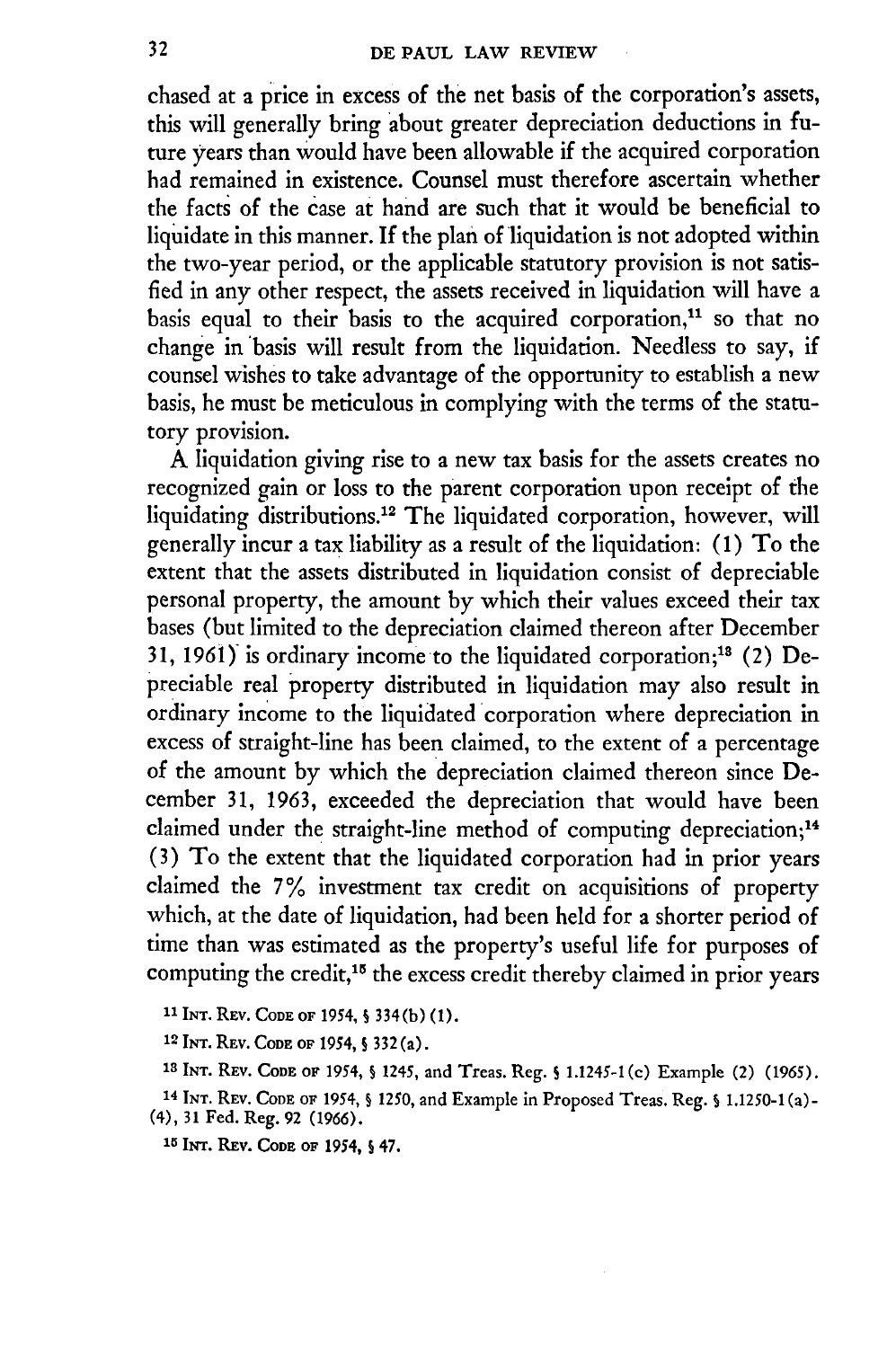is added to, and becomes part of, the liquidated corporation's tax for the year of liquidation.

A liquidation giving rise to a new tax basis for the assets received will not entitle the parent corporation to avail itself of the net operating loss carryovers and other favorable tax attributes of the liquidated corporation.<sup>16</sup>

## *Advantages of Avoiding The Two-Year Liquidation*

If for any reason the code provision by which the assets received in liquidation acquire a new tax basis is not satisfied, so that they retain the same basis as in the hands of the liquidated corporation, this disadvantage is at least partially offset by a more favorable outcome under some of the other tax considerations discussed above. The tax on the liquidated corporation from income arising out of the distribution of depreciable property is eliminated, as the code provides for nonrecognition of this income in a liquidation on which the assets retain their bases. 17 Similarly, no investment credit claimed in prior years is added to the tax of the liquidated corporation if the assets retain their bases.<sup>18</sup> Finally, the parent corporation, after the liquidation, is entitled to take advantage of net operating loss carryovers and other favorable tax attributes of the liquidated corporation. <sup>19</sup>

In many instances, it will be better to purposely arrange a liquidation in such a manner that the assets do not take a new tax basis, as the tax benefit of the new basis may be less than the benefit of avoiding the additional tax on the liquidated corporation and causing the carryovers and other attributes to become available to the acquiring corporation. Counsel must carefully consider which procedure, all factors

#### **16 INT.** REV. **CODE** OF 1954, **S 381** (a) (1).

**<sup>17</sup>**Where basis is determined under **INT. REV.** CODE OF 1954, **S** 334(b) (1), there is no depreciation recapture except for distributions to minority shareholders (INT. REv. **CODE OF** 1954, **S** 1245(b) (3) and **S** 1250(d) (3)), however, depreciation deductions of the subsidiary must be taken into account by the parent upon subsequent disposition (See Treas. Reg. **S** 1.1245-2 (c) (2) **(1965)** and Proposed Treas. Reg. **S** 1.1250-4(c) (2), 31 Fed. Reg. 92 (1966)).

**<sup>18</sup>**There is no investment credit recapture according to **INT.** REV. **CODE** OF 1954, 147(b) (2), since **INT.** REV. **CODE** OF 1954, **S** 381(a), applies where basis is determined under **TNT.** REV. **CODE** OF 1954, **S** 334(b) **(1).** However, subsequent disposition of such property will result in recapture according to INT. REv. **CODE** OF 1954, **S 381** (c) (23).

**<sup>19</sup>**INT. REV. **CODE** OF 1954, **§ 381** (a), does not exclude from the carryover provisions the general rule of INT. REV. **CODE** OF 1954, **S** 334(b) (1), in the liquidation of a subsidiary under INT. REV. Code or 1954, § 332.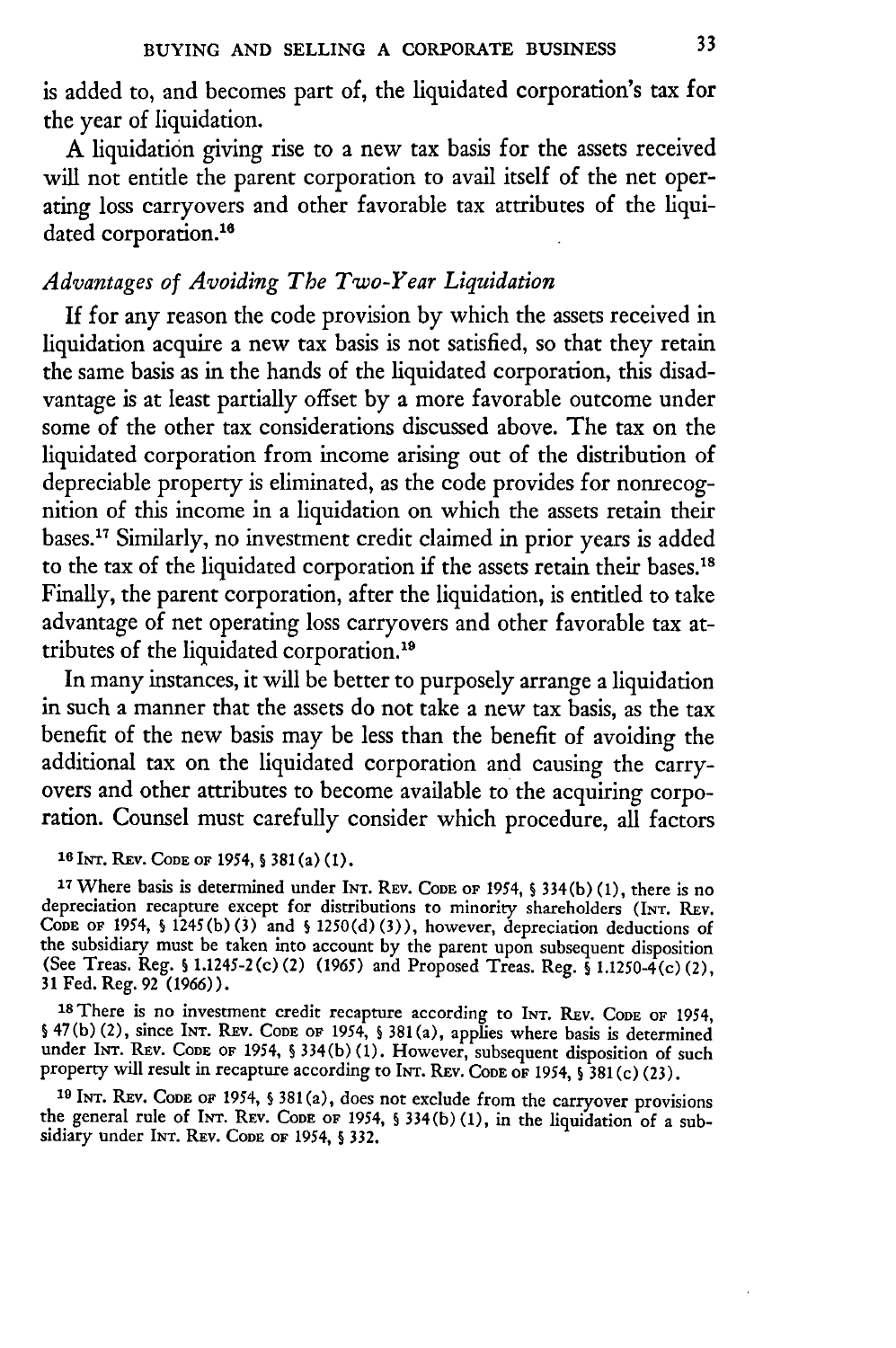considered, produces the best over-all tax result, and recommend to his client that this plan be followed.

#### CORPORATION **SELLS ITS ASSETS**

As an alternative to the sale of stock, the corporation could sell the corporate assets. The buyer may want to purchase assets when the seller's basis for the assets is lower than the price to be paid in order to obtain a higher basis, or where it is desirable to avoid taking over the seller's unfavorable tax attributes such as substantial accumulated earnings or an undesirable depreciation method. The sale of assets would be advantageous to the seller when the asset sale would create a net operating loss carryback to prior profitable years, thereby permitting seller to recover a portion of the taxes paid in prior years, or when it is desirable to keep the corporation in existence permanendy so that the only tax paid will be the corporate tax on its gain, instead of the shareholder's tax on his presumably larger gain.

If the purchaser acquires the assets for cash, or for any other property in a taxable transaction, the basis of the assets is their cost.<sup>20</sup> No loss carryovers or other tax attributes of the selling corporation become available to the purchaser.

The tax effect on the selling corporation and its shareholders is dependent upon whether the corporation is liquidated, and the precise timing of any such liquidation. The different possibilities will be discussed and explained below.

## *Twelve-Month Liquidation*

If the corporation adopts a plan of liquidation prior to the sale of assets and does in fact liquidate within twelve months after the adoption of the plan, the corporation (with one major exception, as indicated below)<sup>21</sup> recognizes no gains and losses from transactions during the twelve-month period.<sup>22</sup> The only tax paid is thus that imposed or the shareholders' gain on liquidation. The net effect to the shareholders is approximately the same as if they had sold to the purchaser their

<sup>20</sup>**hr.** REV. **CODE** OF 1954, **S 1012.**

**21 TINT.** REV. **CODE** OF 1954, **SS** 1245, and **1250.** See also **hNr.** REv. **CODE OF** 1954, **S** 47.

**22 INT.** REV. **CODE OF** 1954, **S 337.** But see **TNT.** REV. **CODE OF** 1954, **S** 337(b), where gain will be recognized on non-bulk sales of inventory and certain dispositions of installment obligations.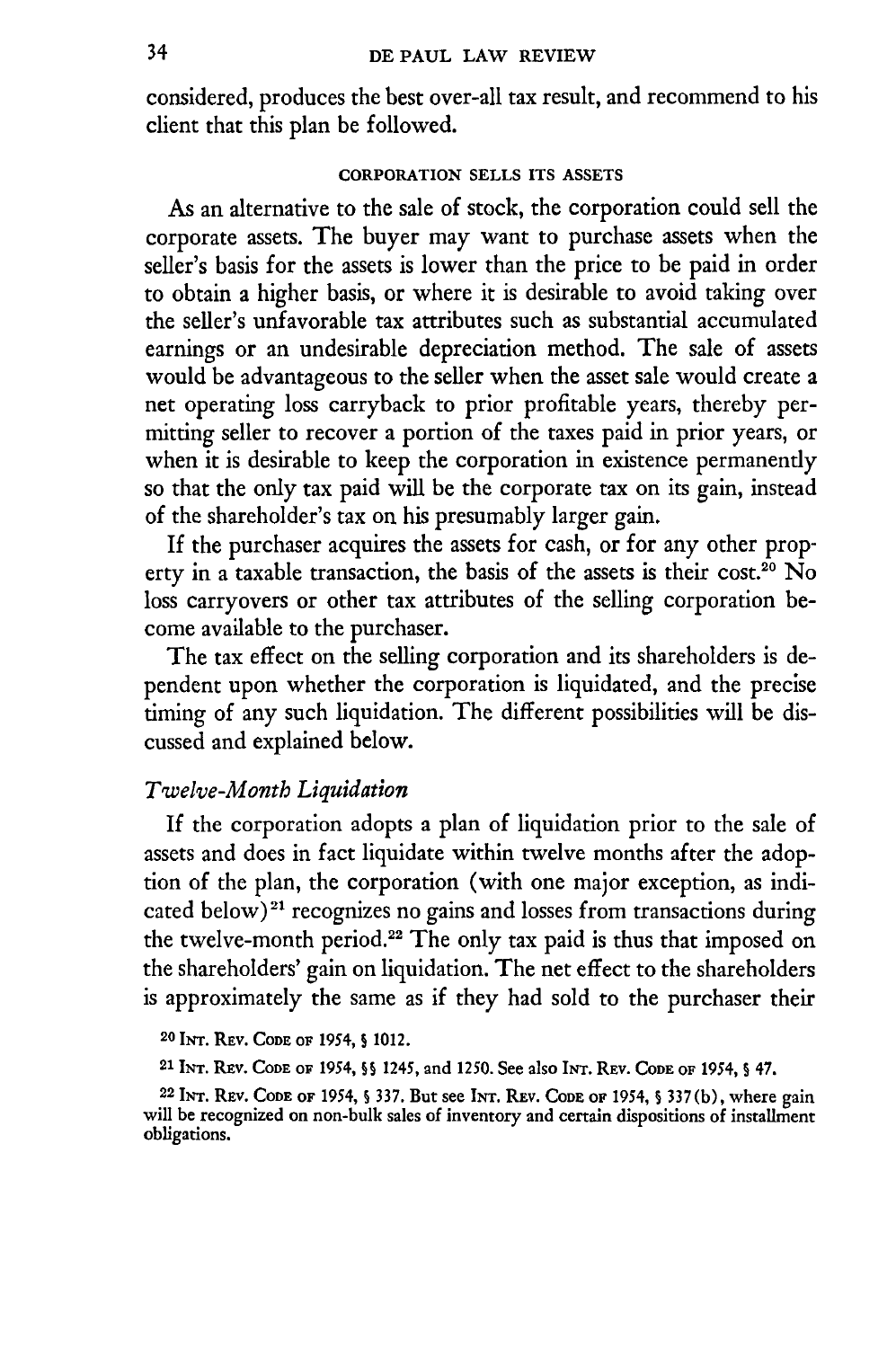stock in the corporation.23 The only significant differences from the result of selling stock are that the corporation recognizes gain (notwithstanding the twelve-month liquidation provision) to the extent attributable to depreciation on personal property after 1961<sup>24</sup> and (subject to exceptions) to depreciation in excess of straight-line on buildings after 1963<sup>25</sup> and that the corporation's tax for the year of sale is increased by the investment credit claimed in prior years which has become excessive by reason of the short period of time for which the property which generated the credit was in fact held.<sup>26</sup> On a sale of stock, this tax would not have become due. However, if after a purchase of stock the purchaser had later liquidated the corporation in a transaction so arranged that the assets took a new basis, the tax generated by prior depreciation and investment credit claimed by the corporation would then be paid, in that case by the purchaser.<sup>27</sup> To this extent, the buyer benefits by buying assets instead of stock, and this difference in tax incidence must be kept in mind when negotiating the price and the form of the transaction.

The twelve-month liquidation provision is not elective and although it has the advantage of not recognizing gain, it also has the disadvantage of denying the recognition of losses. **If** there are substantial losses from the sale, the liquidation could be delayed until after the twelve months have elapsed.

Even if the buyer pays for the assets over a period of years, the installment method of reporting gain<sup>28</sup> will not be available if the corporation is liquidated, as the taxable incident to the stockholder is the corporate liquidation, not the sale. If an installment sale is contemplated, it is therefore often best to sell stock instead of assets.

<sup>2</sup> 3 Where the corporation sells its assets and then liquidates under **INT.** REV. **CODE OF** 1954, **S** 337, amounts distributed to the shareholders will be treated as full payment in exchange for the stock under **INT.** REV. **CODE** OF 1954, **S** 331(a) (1), and the stockholders will be required to pay a capital gains tax on the difference between the cash plus fair market value of the liquidating distribution (Treas. Reg. § 1.1001-1(a) (1957) and the basis of his stock.

**24** INT. REV. **CODE OF** 1954, **§** 1245.

**25** INT. REV. **CODE OF 1954,** 1 1250.

**26 TNT.** REV. **CODE OF** 1954, **§** 47.

**<sup>2</sup> <sup>7</sup>**INT. REV. **CODE OF 1954, §§** 1245 **(a) (1), 1250(a) (1), and** 47(a) **(1).**

28 **INT.** REV. **CODE OF** 1954, § 453.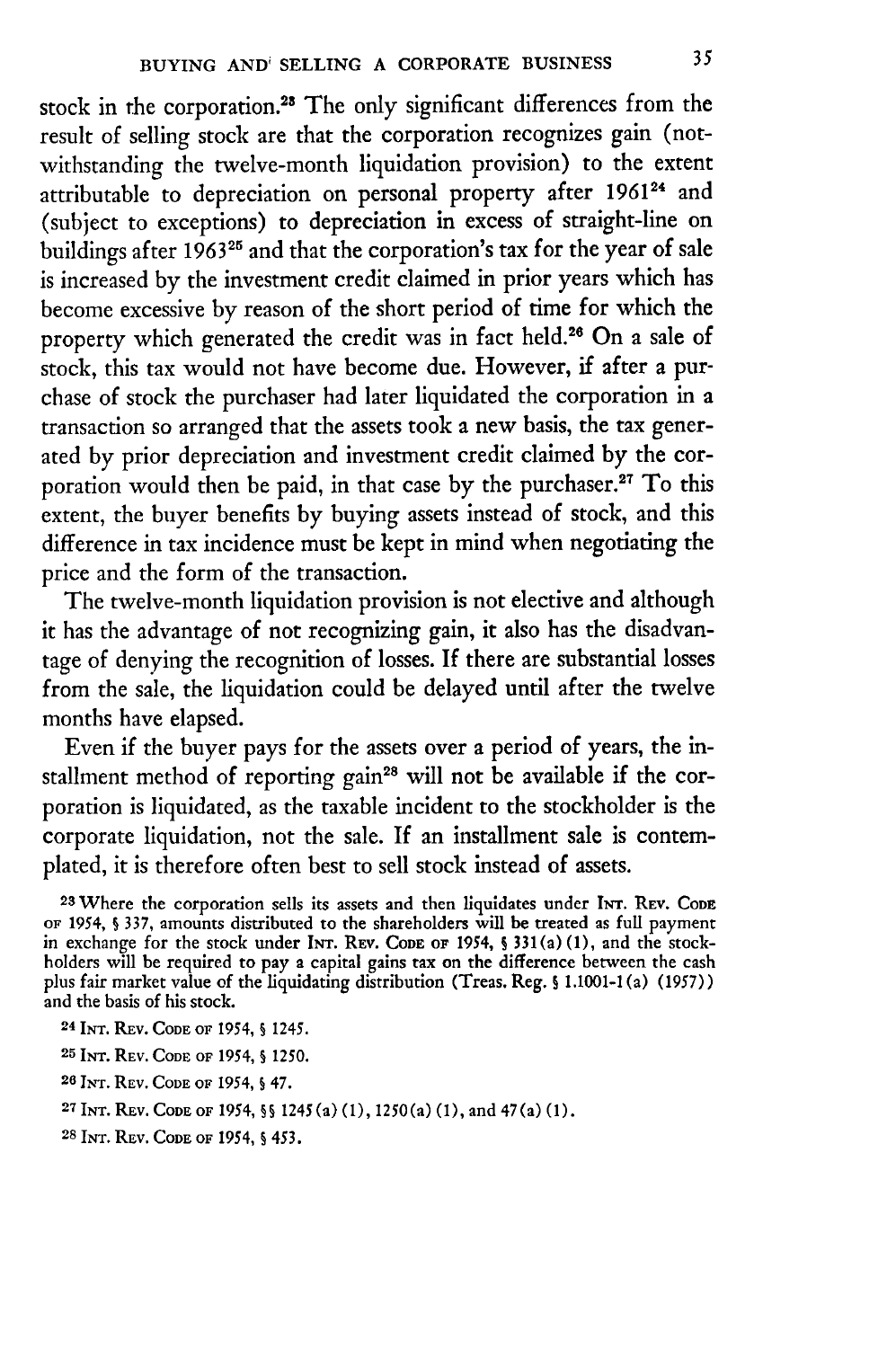## *Deferring Liquidation*

If a sale of assets results in a substantial loss, so great that a portion of it remains available as a carryover to future years, it is generally best not to liquidate the corporation until after the loss carryover has all been applied against the income of future years or has expired.29 **If,** however, the corporation is closely held and derives at least 60% of its income from investments (as distinguished from the active conduct of a business), it will have the status of a "personal holding company"<sup>30</sup> and be subject to a penalty tax of 70% on any income which it does not distribute as a dividend. In such an instance it is generally just as well to liquidate in the year following the sale, as under the personal holding company provisions loss carryovers are allowable in only the year immediately following the loss year.<sup>81</sup>

There is often a different reason for maintaining the corporate existence after it has sold its assets. The obvious reason is that if the corporation is kept in existence permanently, the shareholders will never pay tax on the amount by which the value of the corporation exceeds the basis of their stock. A liquidation would cause the shareholders to pay tax on their resulting gain, while the continued existence of the corporation may postpone permanently the payment of this tax.<sup>82</sup> Even though the continuing corporation may be a personal holding company, its existence will ordinarily not create an annual income tax liability for a tax on current income significantly greater than that which would be paid if the corporation had been liquidated. The corporation generally pays only a nominal tax<sup>88</sup> and the shareholder pays tax on its entire investment income, just as he would if the corporation had

**29 T r. REv. CODE** OF 1954, **S** 172, provides for a three year carryback or a five year carryback of a net operating loss.

**80** See **TNT.** REv. **CODE** OF 1954, **SS** 541-547. Generally, the corporation will be a personal holding company if five or fewer individuals own more than **50%** in value of the outstanding stock and at least **60%** of its adjusted ordinary gross income (capital gains excluded) is from dividends, interest, royalties, annuities, and rents. Special rules for inclusion of rents and royalties are provided in **Tr. REv. CODE OF** 1954, **S** 543 (a) (2)- *543* (a) (4).

**<sup>81</sup>INT. Ray. CODE OF** 1954, **5** 545(b) (4).

82 Under present law, Irr. REv. CODE **OF** 1954, **S** 1014 provides that the basis of property received from a decedent will generally be the fair market value of the property at the decedent's death. *A.* Shareholder's stock may thus be redeemed at no tax cost after his death.

**88** As long as the corporation's investments are confined to stocks, its tax rate cannot exceed  $\overline{7.2\%}$ . INT. REV. Code or 1954, § 243.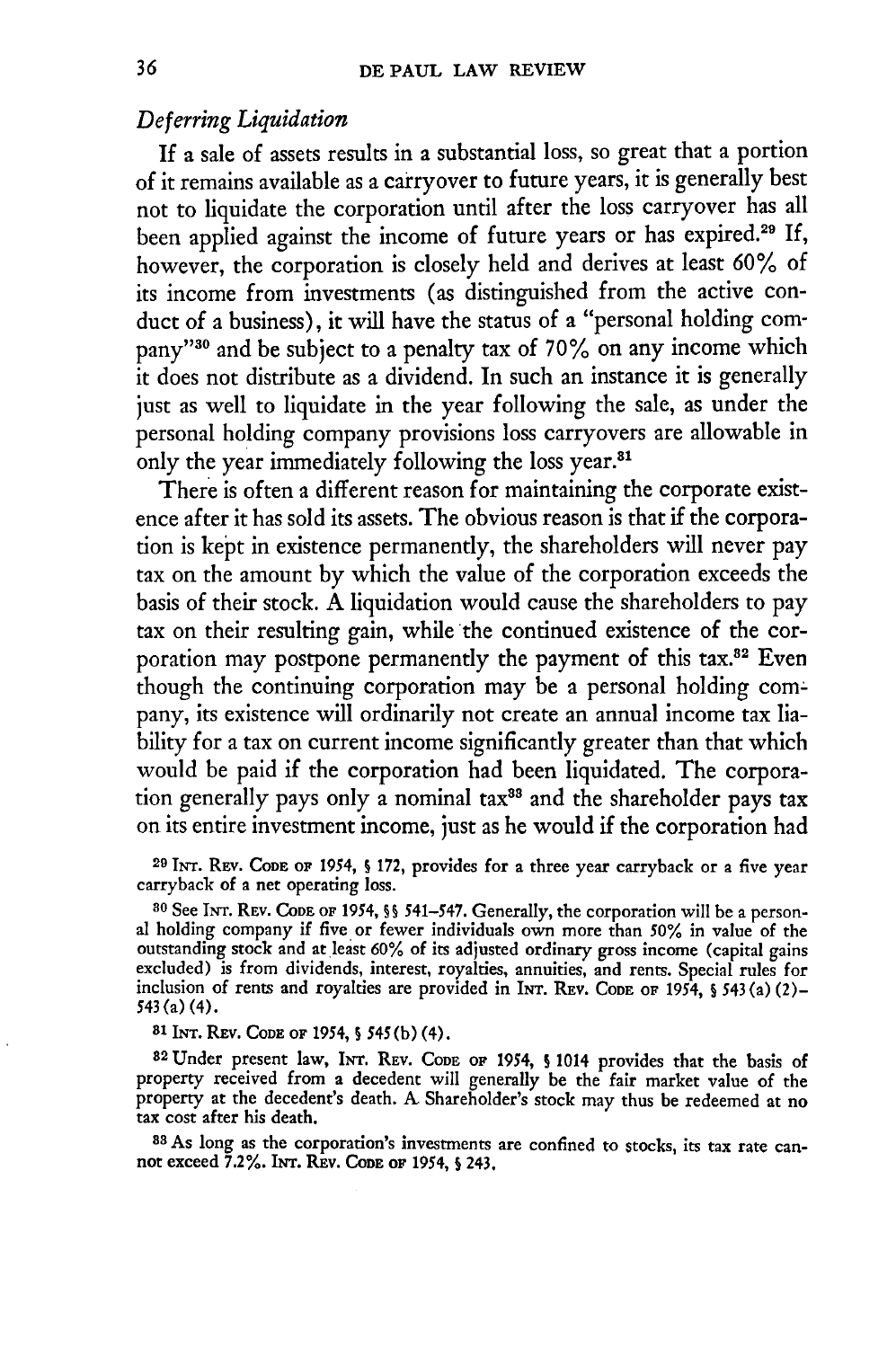previously been liquidated and the shareholder received the investment income directly as the owner of the income-producing property. No personal holding company tax at the 70% rate will ever be paid as long as the corporation distributes its entire income as a dividend each year,<sup>84</sup> and counsel must be sure that his client pays sufficient dividends each year to accomplish this.

## **NON-TAXABLE TRANSACTIoNs**

If the transfer of a corporation's business to another corporation takes the form of a tax-free reorganization,<sup>35</sup> the seller will obviously benefit from the nonrecognition of any gain resulting from the transfer.<sup>36</sup> If instead the transfer generates a loss, the reorganization approach has a disadvantage to the seller in that this loss will similarly not be recognized for tax purposes. As explained below, the seller in a reorganization transaction will be paid in stock of the acquiring corporation rather than in cash, and the tax cost basis of the stock will generally be the same as that of the assets or stock transferred,<sup>87</sup> so that upon a later disposition of the stock of the acquiring corporation the gain not now recognized will become taxable. Before a conclusion is reached that a reorganization is the best plan in a given situation, consideration must be given to the possibility that the gain deferred because the transaction qualified as a reorganization may become taxable at a later date, thereby nullifying what may have been one of the important reasons for choosing the reorganization approach initially. If this appears likely, it may be better to have a cash purchase instead of a reorganization, if the other effects of a reorganization, as discussed below, are less desirable than the outcome of a cash purchase.

Since the acquiring corporation would in no event have taxable income from the acquisition,<sup>38</sup> the tax-free nature of the reorganization is of no direct interest to it. Those consequences of a reorganization which are relevant from the buyer's point of view are that any assets (stock or other property) acquired in a reorganization retain the tax basis which they had in the hands of the prior owner,<sup>39</sup> and net operating losses and other favorable tax attributes generated by the trans-

**34 TNT.** REV. **CODE OF** 1954, **S** 541. **35 INT. REV. CODE OF** 1954, **§** 368(a) (1). **86 INT.** REV. **CODE OF** 1954, **§** 354. **88 INT.** REV. **CODE OF** 1954, **S 1032. 87 TNT. REV. CODE OF** 1954, **§ 362.** *89 Supra* note 37.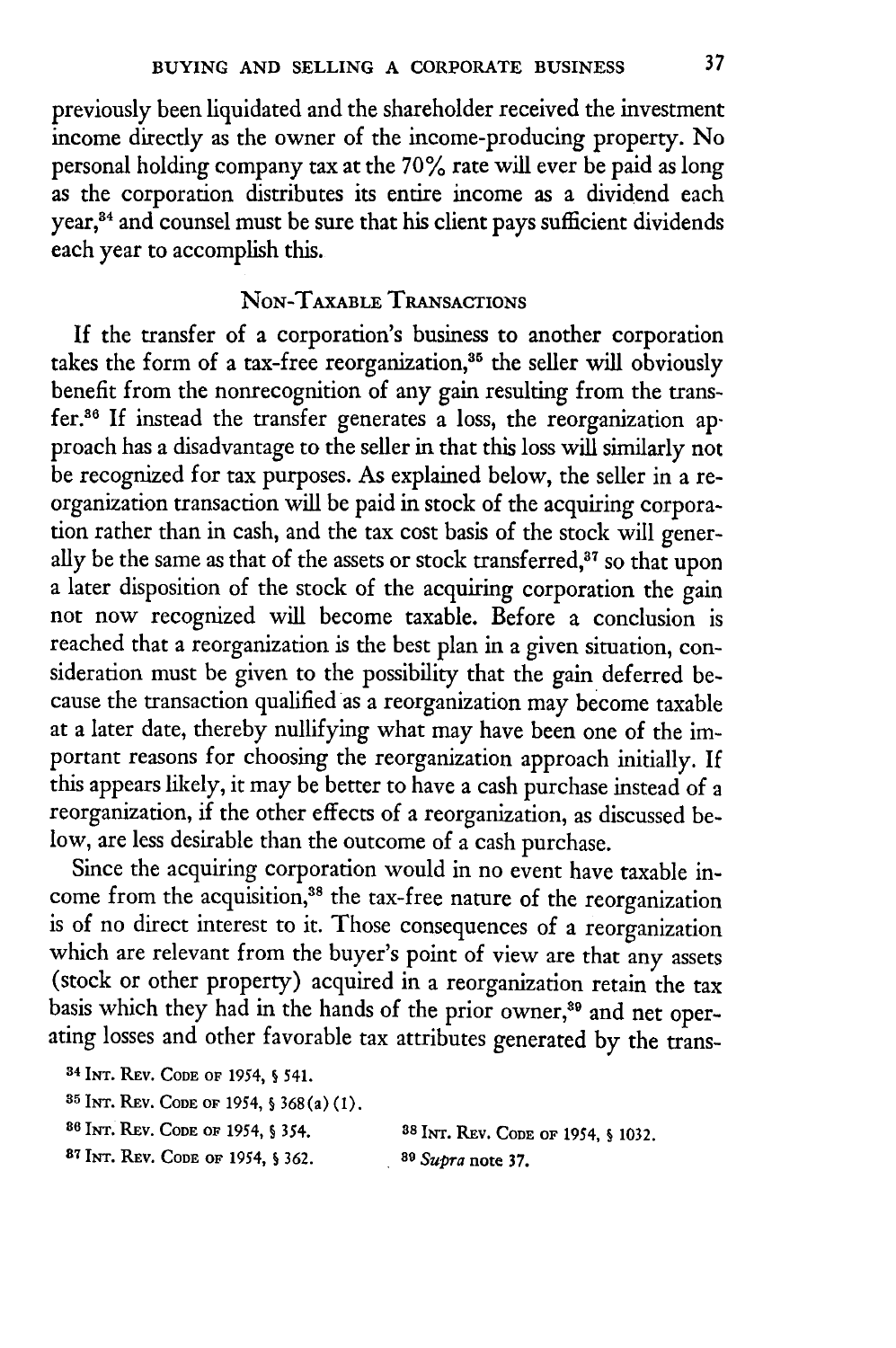feror corporation are available.<sup>40</sup> These effects, both of which differ from the result in a cash purchase, may cause the purchaser to be greatly benefited or harmed **by** the choice of a reorganization approach.

In order to qualify as a reorganization a transaction must be motivated by a legitimate business purpose<sup>41</sup> and must result in a continuity of interest to the selling corporation's shareholders.42 These reorganizations, including the tax significance<sup>43</sup> and the advantages and disadvantages of each, will be the subject of the following discussion.

#### STOCK FOR STOCK

One of the methods of acquiring a business tax-free is to acquire  $80\%$  or more control<sup>44</sup> of the stock of the seller, solely in exchange for the acquiring corporation's voting stock. This method will be referred to hereinafter as a "stock for stock reorganization" and is sometimes referred to as a "B" reorganization.<sup>45</sup> The stock for stock reorganization permits the acquired corporation to continue taking advantage of its own loss carryovers and other favorable tax attributes. Since the acquired corporation remains in existence, no corporate tax is generated, whether from prior depreciation or investment credit or any other cause.

In a stock for stock reorganization, the buyer does not have to acquire the 80% or more control at one time and may even have owned

**40 INT.** REV. CODE **OF** 1954, **S** 381. **41** Treas. Reg. § 1.368-2 **(g)** (1955).

**<sup>42</sup>***Ibid.* See also Comm'r v. Segall, 114 F.2d 706 (6th Cir. 1940), *reversing* 38 B.T.A. 43 (1938), *cert. denied* 313 U.S. *562* (1940); Roebling v. Comm'r., 143 F.2d 810 (3d Cir. 1944), *affirming* 2 CCH Tax Ct. Mem. 392 (1943), *cert. denied* 323 U.S. 773 (1944).

**<sup>43</sup>**The operating provisions applicable to reorganizations are as follows: (1) INT. REV. **CODE OF** 1954, **§** 354, providing for non-recognition of gain or loss on the exchanges of stock or securities between parties to a reorganization as defined in **INT.** REV. CODE OF 1954, § 368(b); (2) INT. REV. **CODE OF** 1954, **S** 361, providing for non-recognition of gain or loss to corporation upon the exchange of property for stock or securities pursuant to a reorganization; (3) **INT.** REV. CODE **OF** 1954, **§§** 356 and 357, providing for the treatment of "boot" and liabilities in reorganization exchanges; (4) INT. REV. CODE **OF** 1954, **S§** 358 and 362(b), providing for carryover of basis in reorganization exchanges; and *(5) INT.* REV. **CODE OF** 1954, 381, providing for certain carryover attributes subject to the net operating loss carryover limitation of **INT.** REv. **CODE OF** 1954, § 382(b).

**<sup>44</sup>**Control is defined in **Ir.** REV. CODE **OF** 1954, **§** 368 (c), as ownership of stock possessing at least 80% of the total combined voting power of all classes of voting stock and the ownership of at least **80%** of the total number of shares of each class of outstanding non-voting stock. See Rev. Rul. 59-259, 1959-2 CUM. BuLL. 115.

**45** INT. REV. CODE **OF** 1954, § 368(a) **(1)** (B).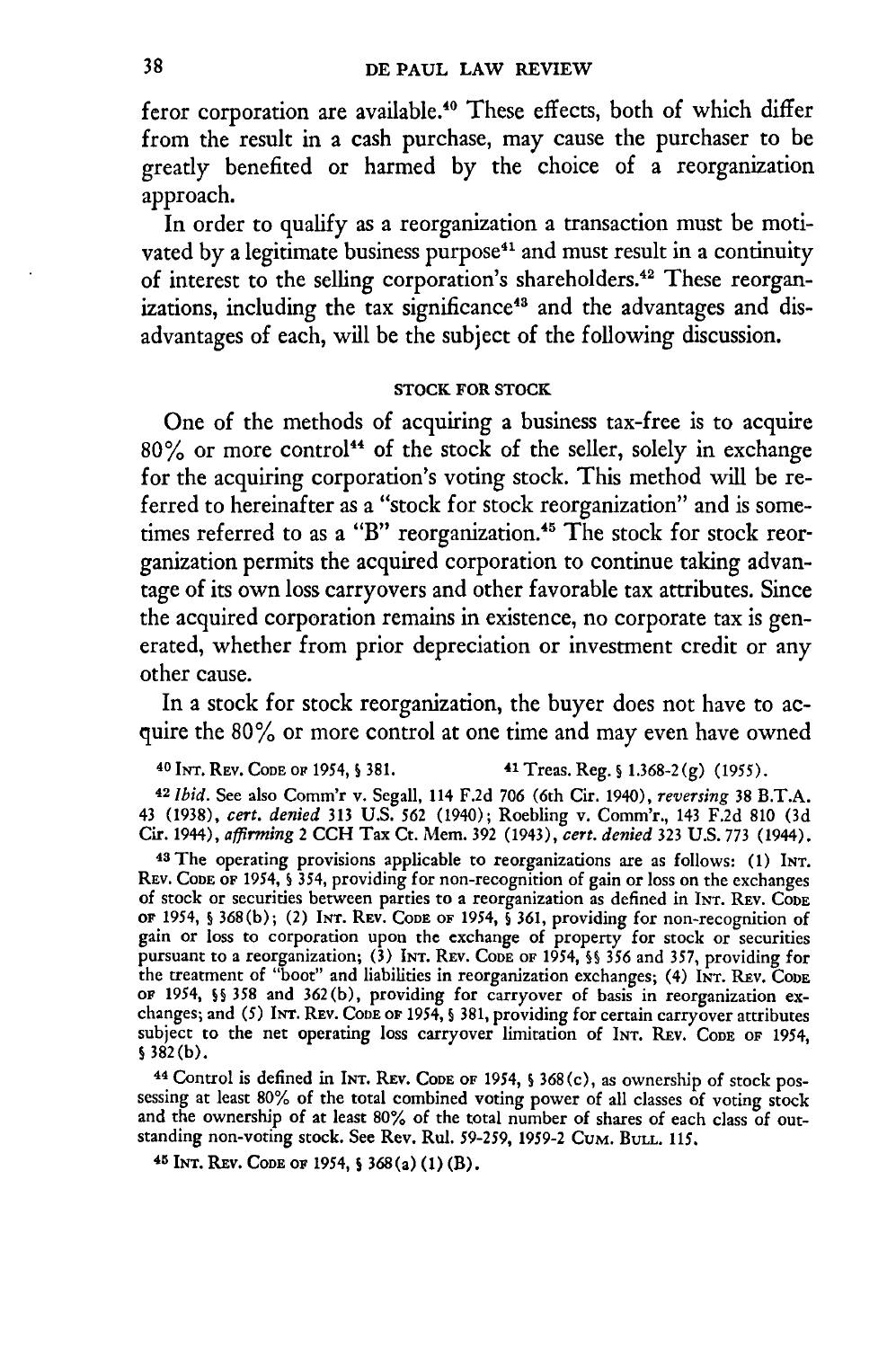for some time some stock acquired in a taxable transaction. In order for the transfer presently under consideration to be tax-free, it must be an exchange solely for the buyer's voting stock.<sup>46</sup> The term solely for voting stock means that the use of any additional consideration prevents the entire transaction from qualifying as a reorganization.<sup>47</sup>

In a stock for stock reorganization, the acquiring corporation's basis for the stock acquired would be the seller's basis<sup>48</sup> and the holding period will include the holding period of the seller.<sup>49</sup> The seller's basis **for** the stock of the acquiring corporation is the basis of its stock given in exchange<sup>50</sup> and the holding period will include the holding period of the old stock.<sup>51</sup>

#### **STOCK FOR ASSETS**

The other methods of acquiring a business tax-free both involve a corporation's acquisition of the assets of another corporation in exchange for its own stock. The requirements of and differences between the two methods of accomplishing this will be discussed below. Since there are many similarities between the results of the two plans, and therefore between the types of situations in which each will be attractive, it is appropriate to consider first what they have in common.

Any tax-free asset for stock transaction entitles the acquiring corporation to take advantage of any loss carryovers or other favorable tax attributes of the transferor corporation.<sup>52</sup> The transfer of assets is completely tax-free to the transferor corporation (except to the extent that part of the consideration is not stock or securities eligible for tax-

<sup>4</sup> 7 Turnbow v. Comm'r., 368 U.S. **337** (1962), *affirming* 286 **F.2d** 669 (9th Cir. 1961), *reversing* **32** T.C. 646 **(1959).** But see, Mills v. Comm'r., 331 **F.2d** 321 (5th Cir. 1964) *rev'g.* 39 **T.C.** 393 (1962).

**48** INT. REV. **CODE** OF **1954, 5 362** (b).

**<sup>49</sup>INT.** REv. **CODE OF** 1954, **5** 1223 (1) and **S 1223** (2).

**<sup>50</sup>**INT. **RE V. CODE OF 1954, S 358(a).**

**51 INT.** REv. CODE **OF 1954, S** 1223(1), if such stock was a capital asset in their hands.

**52 INT.** REV. **CODE OF** 1954, **S** 381 (c), enumerates the items which are carried over and Treas. Reg. **S** 1.381(a)-1(a) to **S** 1.381(a)-1(b) make such provisions applicable to an (A) and  $\overline{(C)}$  reorganization as defined in INT. REV. Code of 1954, § 368 $\overline{(a)}$  (1).

<sup>46</sup>Treas. Reg. **S 1.368-2** (c) **(1955).** However, where part of the stock is acquired for cash and soon thereafter controlling stock is acquired in an attempt to qualify as a **"B"** reorganization, the step transaction theory may be applied to treat the two acquisi- tions as one and the second acquisition would be taxable as the transaction was not solely for stock. See Rev. Rul. **59-259,** *supra* note 44.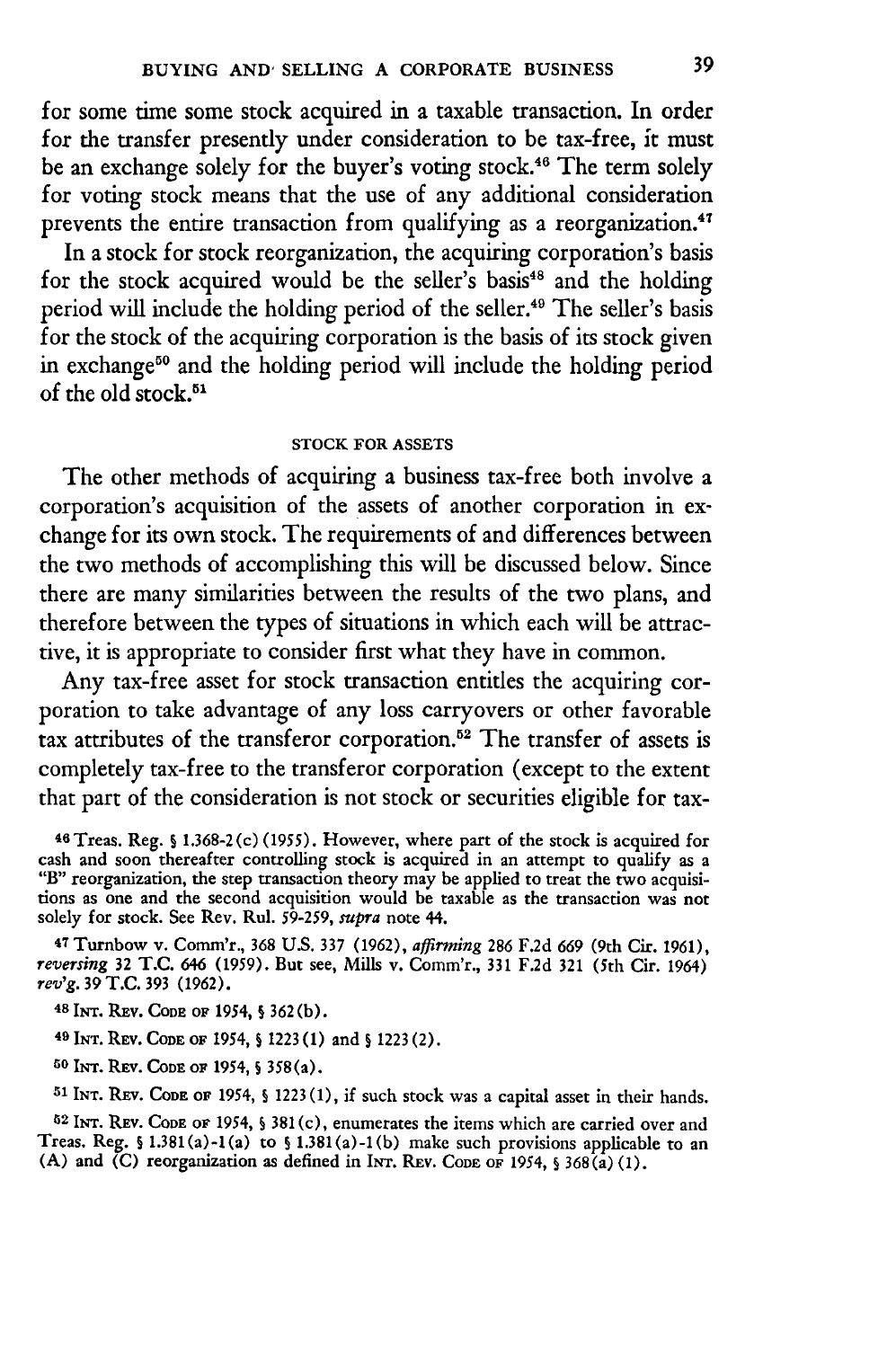free treatment under the particular section)<sup>53</sup> even to the extent of gain resulting from prior depreciation, 54 and no tax results from the transfer of property on which investment credit has previously been claimed.55 The tax basis to the transferee corporation of the assets received is the same as their basis to the transferor corporation, 50 and the basis of stock received from the acquiring corporation is the same as the basis of the property surrendered in exchange therefor.<sup>57</sup>

## *Merger or Consolidation*

One method of accomplishing a tax-free stock for asset reorganization is the statutory merger or consolidation (sometimes referred to as an "A" reorganization)<sup>58</sup> consummated pursuant to the corporation laws of the United States, a state or territory, or the District of Columbia.

This approach permits more flexibility than the stock for stock reorganization in the choice of the type of securities to be transferred in exchange for the assets. Under the statutory merger or consolidation plan, nonvoting common stock, preferred stock, or other securities of the acquiring corporation may be transferred, without causing the transaction to lose its tax-free status. If cash or other property is transferred in addition to stock and securities of the acquiring corporation, the transaction will be taxable only to the extent of the cash or other property,<sup>59</sup> rather than in its entirety as under the stock for stock reorganization.<sup>60</sup>

**<sup>53</sup>INT.** REV. CODE **OF** 1954, **S** *356.*

**<sup>54</sup>**Gain on depreciation recapture will be recognized, but only to the extent that gain would otherwise be recognized (to the extent of "boot" under INT. REV. **CODE** OF 1954, **§** 356) on the transfer of such assets. **(INT.** Rxv. **CODE OF** 1954, **§** 1245(h) (3), and § 1250(d) (3); Treas. Reg. **§** 1.1245-4(c) (1955) and Proposed Treas. Reg. **5** 1.1250-3 (c), 31 Fed. Reg. 92 (1966).) Depreciation deductions of the seller on the property transferred which exceed the depreciation recapture recognized on the transfer of such assets must be taken into account by the buyer upon subsequent disposition according to Treas. Reg. **S** 1.1245-2 (c) (2) (1965) and Proposed Treas. Reg. **S** 1.1250-3 (c) (3), 31 Fed. Reg. 92 (1966).

**<sup>55</sup>**INsr. REv. **CODE OF** 1954, **S** 47 (b) (2).

**<sup>56</sup>***Supra* note 37.

**57 INT.** REv. **CODE** OF 1954, § 358(a). The basis of the property acquired is the same as the basis of the property exchanged reduced by any "boot" under **INT.** REV. **CODE** OF 1954, **S** 356, and increased by any gain recognized. "Boot" has a basis of fair market value under INT. REV. **CODE OF** 1954, **§** 358(a) (2).

**<sup>58</sup>**INT. REv. **CODE OF** 1954, **S** 368(a) (1) (A).

9 **INT. REv. CODE OF** 1954, **S** *356.* 6 *Supra* note 47.

40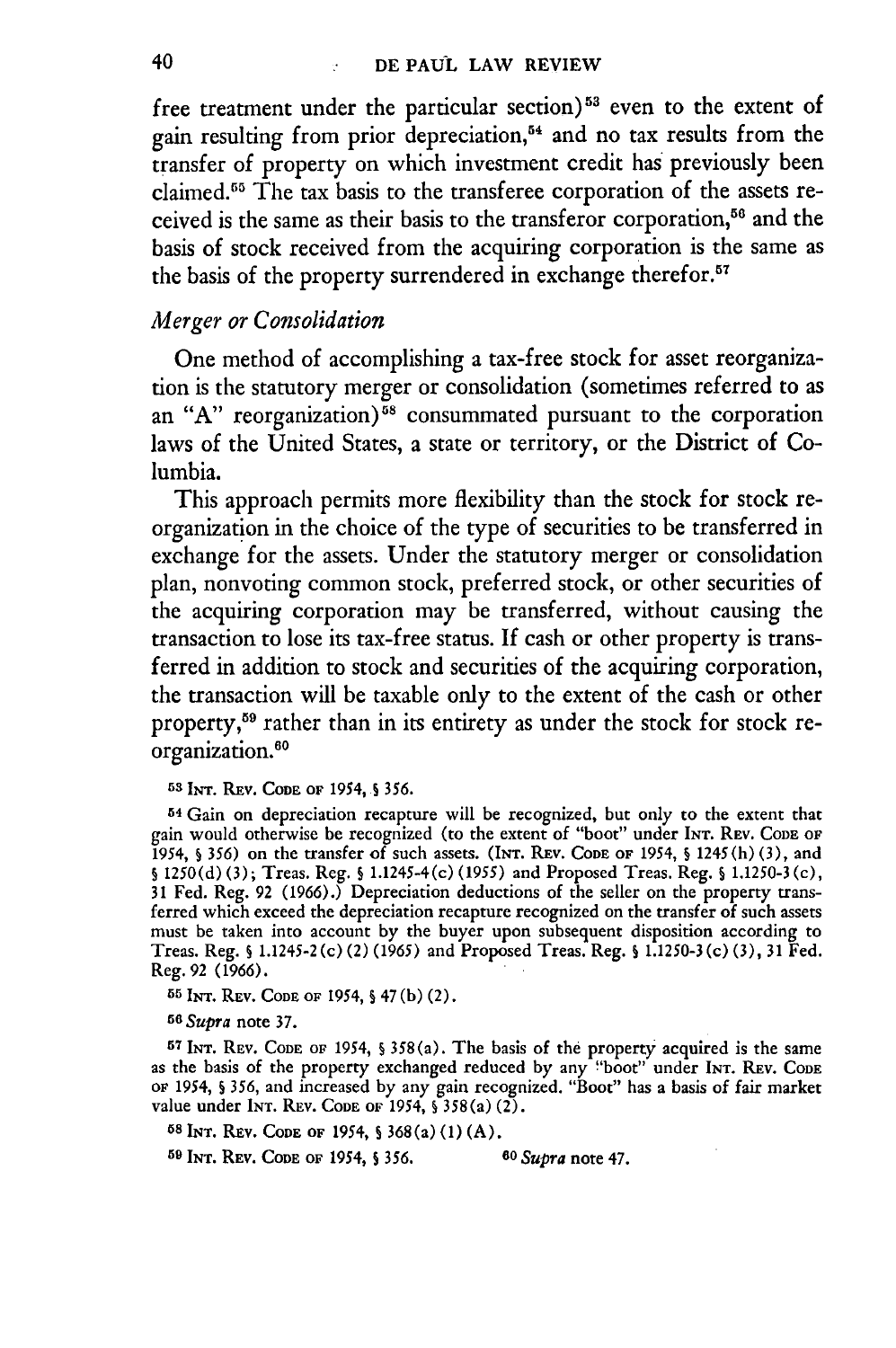A merger of two or more corporations takes place when one of the corporations retains its corporate existence and absorbs the other or others, which thereby lose their corporate existence. A consolidation is a combination of two or more corporations by the formation of a new corporation into which the old corporations are dissolved. In either case, stock of the continuing corporation is issued to the former shareholders of the absorbed corporations.

In addition to meeting the requirements of the applicable state statute, the transaction must perpetuate the taxpayer's original investment (referred to as continuity of interest) $^{61}$  and be motivated by a legitimate business purpose.<sup>62</sup> A transfer for cash, promissory notes and debentures may constitute a statutory merger or consolidation for purposes of state law, but if it fails to preserve the investor's proprietary interest in the enterprise, it does not qualify as a reorganization. 63 The same is true if common stock forming part of the consideration has a value representing only a small fraction of the total consideration paid.64

**A** statutory merger or consolidation need not meet the "solely for voting stock" requirement of the stock for stock reorganization, and the acquiring corporation may therefore issue stock or securities other than its common stock in exchange for the properties of the merged corporations. 65 Furthermore, a nonvoting common or preferred stock may be utilized and the exchange can qualify as a merger or consolidation even if money or other property changes hands. The money or property (and securities in some circumstances) will constitute "boot,"<sup>66</sup> taxable to the recipients, but will not result in disqualifying the transaction in its entirety, as can occur when money, property or securities are used in a stock for stock reorganization. This allows the seller's common voting stock equity to be converted into a nonvoting or preferred stock equity, or into a combination of both voting and nonvoting not possible under other reorganization provisions.

**<sup>61</sup>**Morgan Manufacturing Co., 124 **F.2d 602** (4th Cir. 1942), affirming 44 B.T.A. **691** (1941). **<sup>62</sup>**Treas. Reg. **§** <sup>1</sup> . 368-2 **(g)** *(1955). 68 Supra* note 42.

**<sup>64</sup>**Southwest Natural Gas Co. v. Comm'r., 189 **F.2d 332** (5th Cir. 1951), *affirming* 14 T.C. 81 (1950), *cert. denied* 342 U.S. 860 (1951), where the stock represented less than one per cent of total consideration received **by** the old shareholders.

**<sup>65</sup>**See National Gypsum Co. v. Comm'r., **I CCH** Tax Ct. Mem. 349 (1942), Rev. Rul. 54-396, 1954-2 CuM. BuLL. 147.

**<sup>6</sup> <sup>6</sup> INTr. REv. CoDE oF** 1954, **S** 354(a) **(1)** and **S** 356.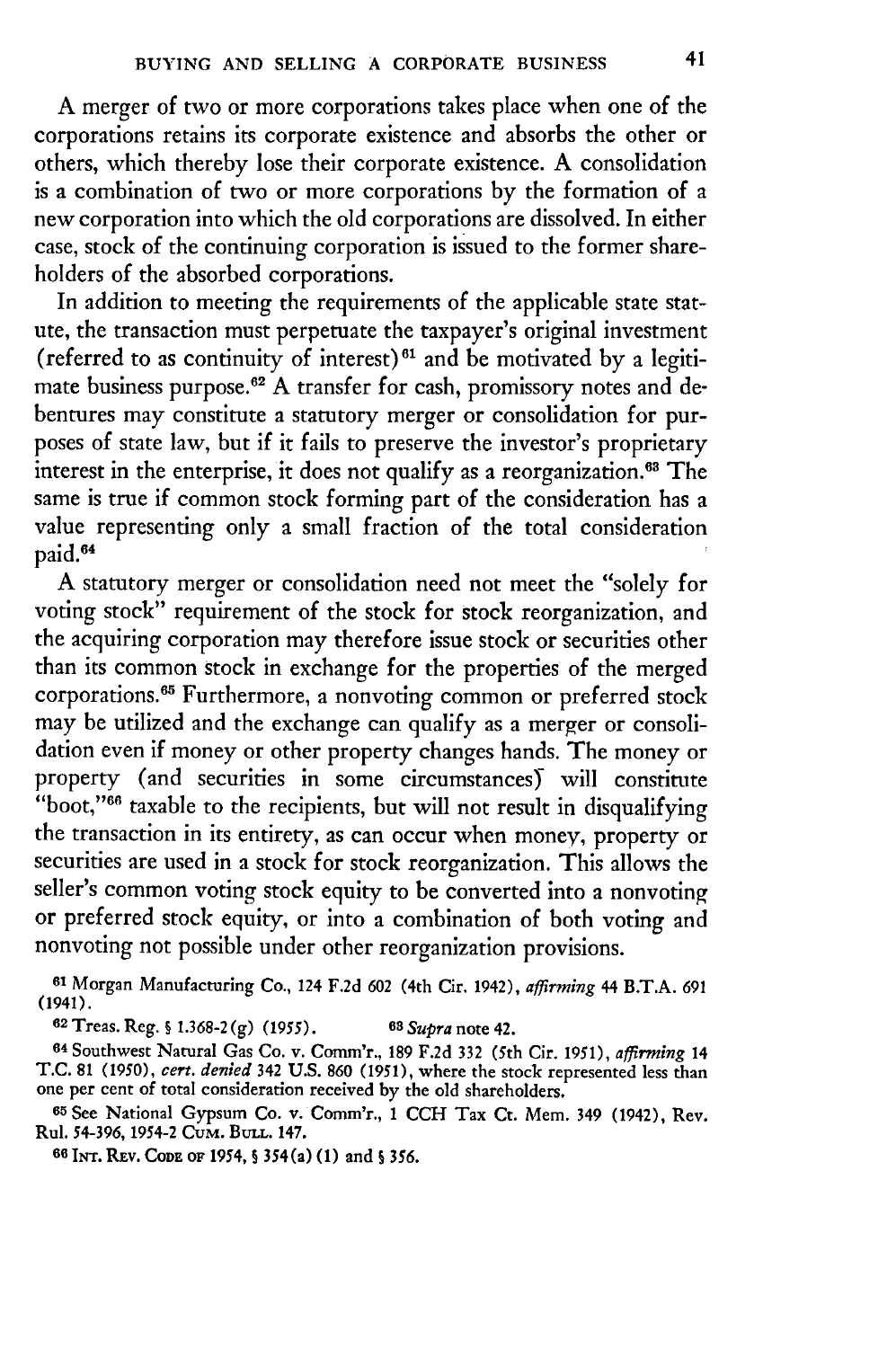The basis of the stock or securities received as a result of a statutory merger or consolidation is the same as the basis for the stock or securities surrendered, increased **by** the amount of any gain recognized on the transaction and decreased by the amount of any cash received.<sup>67</sup>

## *Stock for Assets Reorganization*

The second nontaxable method of acquiring assets for stock is what is sometimes referred to as a "C" reorganization.<sup>68</sup> The tax effect of this transaction is virtually identical to that of the merger or consolidation, except that here the consideration must (with limited exception) consist solely of voting stock.

This type of reorganization occurs when one corporation acquires substantially all the properties of another corporation, solely in exchange for all or a part of its voting stock.<sup>69</sup> In determining whether the exchange meets the requirement of "solely for voting stock," the assumption by the acquiring corporation of liabilities of the transferor corporation will be disregarded.<sup>70</sup> If substantially all the property is acquired, and at least 80% of the fair market value of all the property is acquired solely for voting stock, the remainder of this property may be acquired for cash or other property without completely disqualifying the transaction as a reorganization. 71 However, gain will be recognized by the transferor to the extent of the cash or other property.<sup>72</sup>

The term "substantially all" is not precisely defined in the Internal Revenue Code or the related Regulations, and as a result, is subject to judicial interpretation. In determining what constitutes "substantially all," the Internal Revenue Service will consider the amount and the nature of the properties retained **by** the transferor and the purpose of the retention, rather than any particular percentage of the properties held.<sup>73</sup> Generally, however, even though no particular percentage is controlling, it would appear that 90% or more of the assets would be

- **67 TNT.** REV. **CODE OF** 1954, **S§** 358(a) and **362.**
- **68 INT.** REV. CODE **OF** 1954, **S 368** (a) **(1) (C).**
- 
- **<sup>69</sup>***Ibid.* **70** Treas. Reg. 1.368 **(1955).** 71 INT. REV. CODE **OF** 1954, **S** 368(a) (2) (B) (iii).
- **72** *Supra* note 59.

**<sup>73</sup>**Rev. Rul. 57-518, 1957-2 CUM. BuLL. 253: Only 70% of the assets was sufficient where 3% of its inventory and enough cash, accounts and notes receivable were retained to pay its outstanding liabilities before liquidating.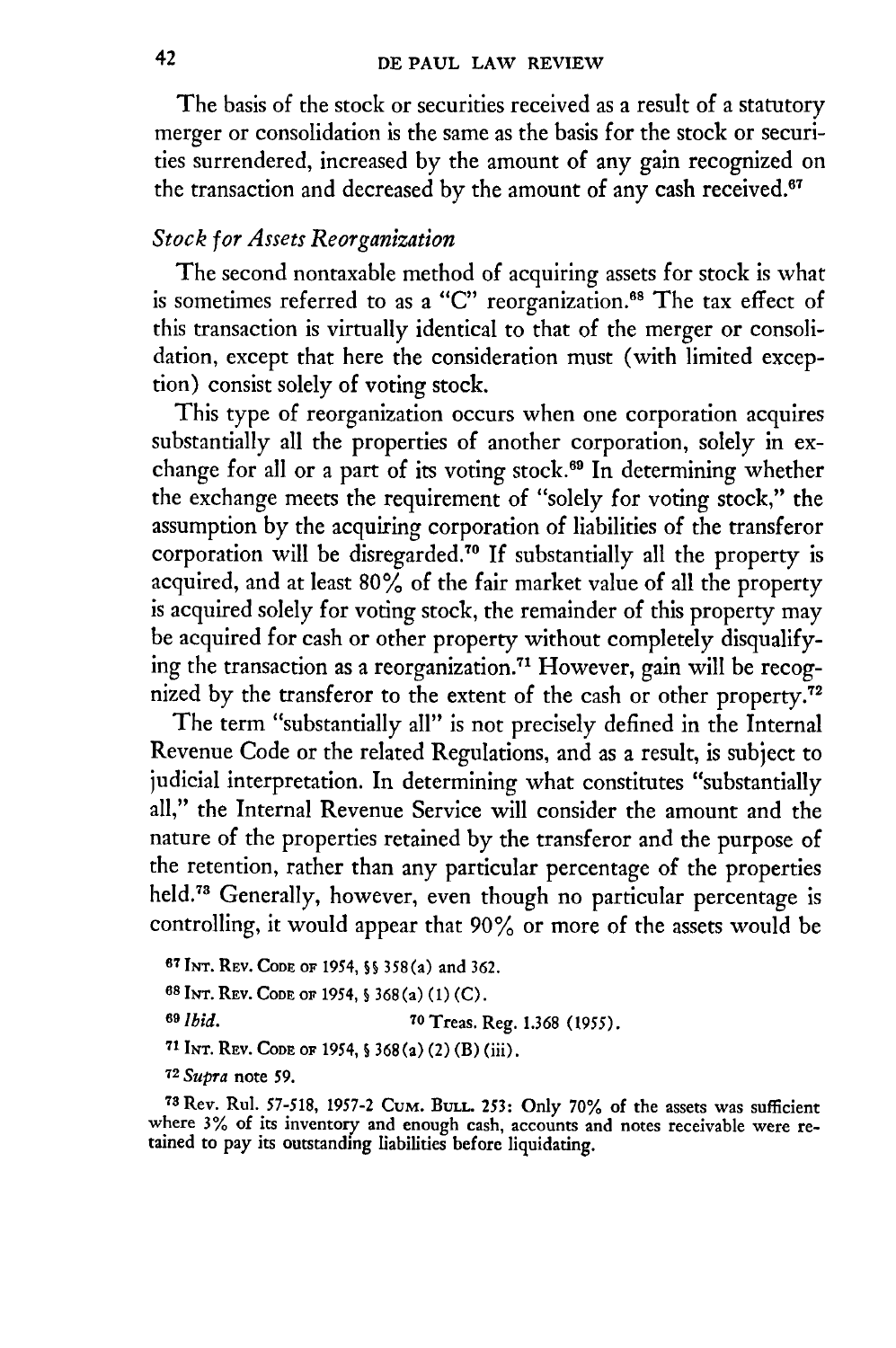considered "substantially all"<sup>74</sup> but that less than 80% may not be considered substantially all.<sup>75</sup> In order to obtain an advance ruling from the Internal Revenue Service that the transaction qualifies as a "C" reorganization, it must be shown that there will be a transfer of at least 90% of the fair market value of the net assets, and at least **70%** of the fair market value of the gross assets held by the corporation immediately before the transfer.<sup>76</sup>

After a corporation has transferred substantially all of its assets to another in exchange for voting stock, the transferor is left with virtually no property other than the stock of the transferee. Keeping this corporation in existence as an investment company would generally serve no useful purpose, and since it can be liquidated in a transaction creating no gain or loss to the shareholders or the corporation, $77$  the customary practice is to liquidate it shortly after the exchange of stock for property. After this liquidation, the shareholders of the liquidated corporation own the stock acquired in exchange for the property of the corporation. The end effect is thus identical with that which would have resulted from a merger, in which the corporation's existence would have terminated simultaneously with the transfer of assets.

## *Limitations of Carryovers and Attributes*

In several instances described above, reference has been made to the availability in the future of loss carryovers and other favorable tax attributes gathered by the acquired corporation in prior years. In certain instances, the Code restricts the availability of these attributes.<sup>78</sup> Prior to adopting any plan of acquisition, consideration should be given to these possible limitations.

The most definite limitation applies in every instance in which after a reorganization taking the form of a transfer of assets (an "A" or "C"

**<sup>74</sup>**Brett v. Comm'r., 114 **F.2d** 10 (4th Cir. 1940), *affirming* 40 B.T.A. **790** (92%), Courtland Specialty Co. v. Comm'r., 60 F.2d **937** (2nd Cir. 1932), *affirming* 22 B.T.A. 808 (1931), *cert. denied* 288 U.S. 599 (1932) (91 %); American Foundation Co. v. United States, 120 F.2d 807 (9th Cir. 1941) (92.6%), Nelson v. United States, 69 F.Supp. **336** (Ct. CI. 1947), *cert. denied* **331** U.S. 846 (1947) (91.6% and 95.7%).

**<sup>75</sup>**Pillar Rock Packing Co. v. Comm'r., 90 F.2d 949 (9th Cir. 1937) (66%); I.T. 2373, VI-2 CUM. BuLL. 19 (68% or 75%), but see Rev. Rul. 57-518, *supra* note **73** (70%).

**<sup>76</sup>**Rev. Proc. 66-34, 1966 **INT.** REv. BuLL. No. 22.

**77 INT.** REv. **CODE OF** 1954, **S** 354.

**<sup>78</sup>**The limitation or reduction of the net operating less carryover is computed under INr. REv. **CODE OF** 1954, **S** 382(b) (2).